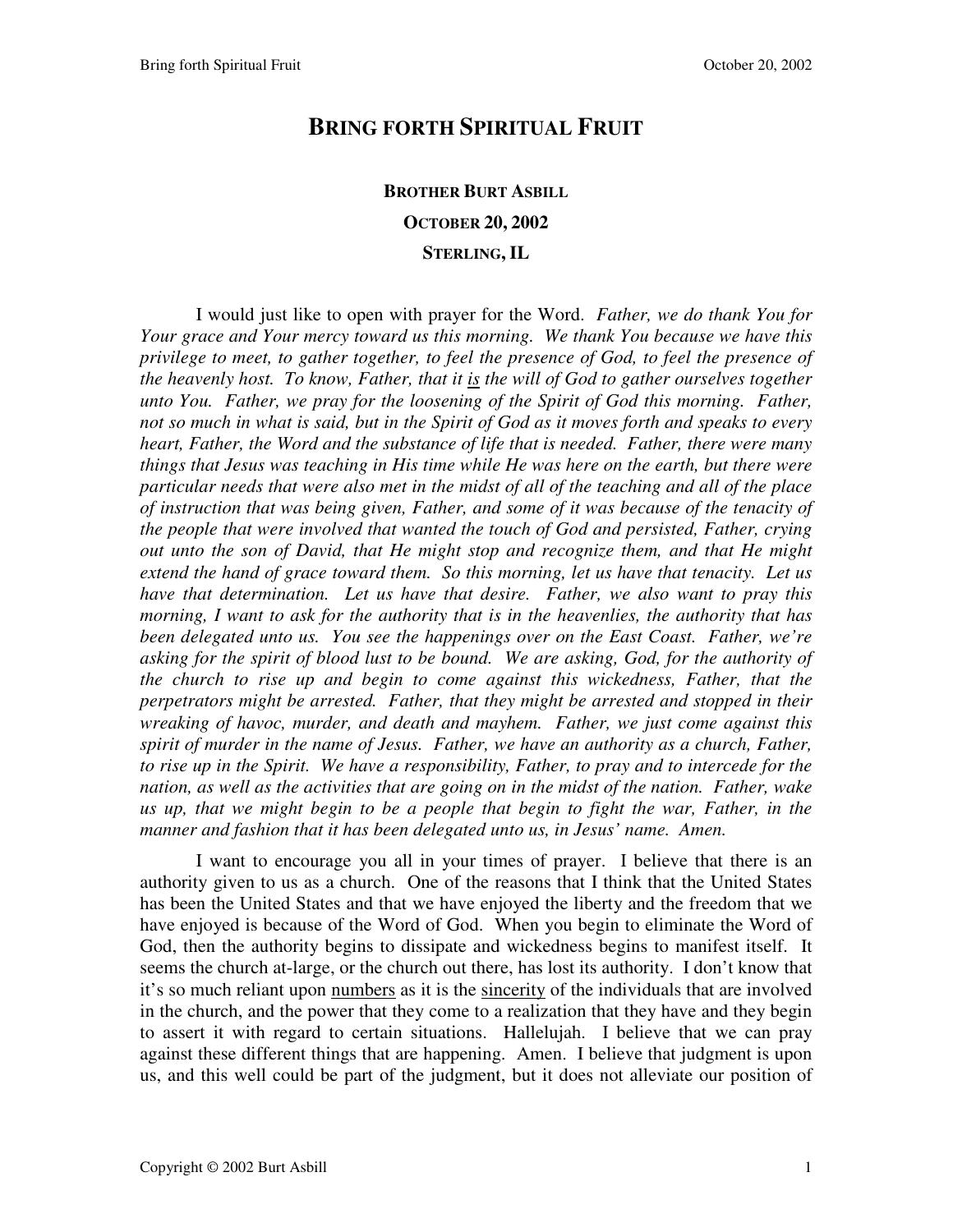## responsibility, IN SPITE OF THE FACT THAT IT IS JUDGMENT. WE STILL HAVE A RESPONSIBILITY TO INTERCEDE FOR THE PEOPLE. AMEN.

The priest, when he went in before the Lord, wore an ephod and he wore a breastplate. They call it the breastplate of righteousness, and upon the breastplate were twelve stones, which were representations of each of the tribes of Israel. Now, Brother Craig, I believe it was, mentioned the fact that we are kings and we are priests before the Lord. That's what Peter said. He said, "You are a peculiar people" (1 Peter 2:9). He said that you are kings and you are priests before the Lord. One of the responsibilities that came upon the priest as he went in before the Lord was for the humanity of the people whom he was a priest unto, and we are priests unto each other. Hallelujah. That fact is very well established in the very beginning of the Book, back in Genesis, when Cain rose up and slew Abel. The Lord came to Cain. Now, you have to understand, God knew what had happened, so His question, in a sense, was rhetorical. He said, "Where is your brother?" (Genesis 4:9) It was a question He asked, not only for Cain's benefit, but for our benefit, that we might know that we have a responsibility for each other. Not just family and friends, but we have a responsibility for others. You know, it is very hard for us to empathize, I mean, we are not having to deal with the spirit of fear, you understand, because what is going on in the East Coast isn't going on in this area. We may think, "Well, that is very bad," but we can still walk out our door without trepidation or looking around or looking over our shoulders. So, it is very easy for us to distance ourselves from sets of circumstances and to be somewhat indifferent with regard to the situation that is going on. But, there is a responsibility that we have in the Lord with regard to the things that are happening in our land, hallelujah, in spite of the fact that judgment is upon the land. Hallelujah!

You might want to open your Bibles today to Luke. There is a particular passage of scripture that has been coming to my mind for a number of days. In chapter eight of Luke, Jesus is telling them of the parable of the sower, and the meaning of it. He goes through the parable and He takes His disciples aside and He begins to explain to them what He was speaking in parables. Before I get into that though, I want to go back on a point with regard to Moses' experience with the Lord upon the mount. When they were gathered around that particular place in that desert location and God said that He would meet with them. I believe it was also during that time frame that God brought Moses up to the top of the mountain and there He appeared to Moses and began to give Moses instructions as to the religious environment, if I might use the word "religious," without it having a bad connotation. He began to instruct Moses with regard to the religious environment which the children of Israel were to create and to maintain. One of the things that He gave to Moses in that time frame was the pattern of the tabernacle. Now, I know that you probably have heard much about the tabernacle. Well, I too, have heard much about it. In the number of years that I have been a Christian, I probably have been in more meetings than you overall, some of you, and I probably have heard the tabernacle preached and have preached it more times than I can remember or recount. But every time I hear it and every time it seems that the Lord gives me a Word concerning the tabernacle, there is something new, something different, something of another stone, or another building block that God gives me in my spiritual understanding with regard to the plans and the purposes of God. Hallelujah. God wants us to understand Him. Now, I am sure you can understand as well as I that the magnitude of that or, at least, we can see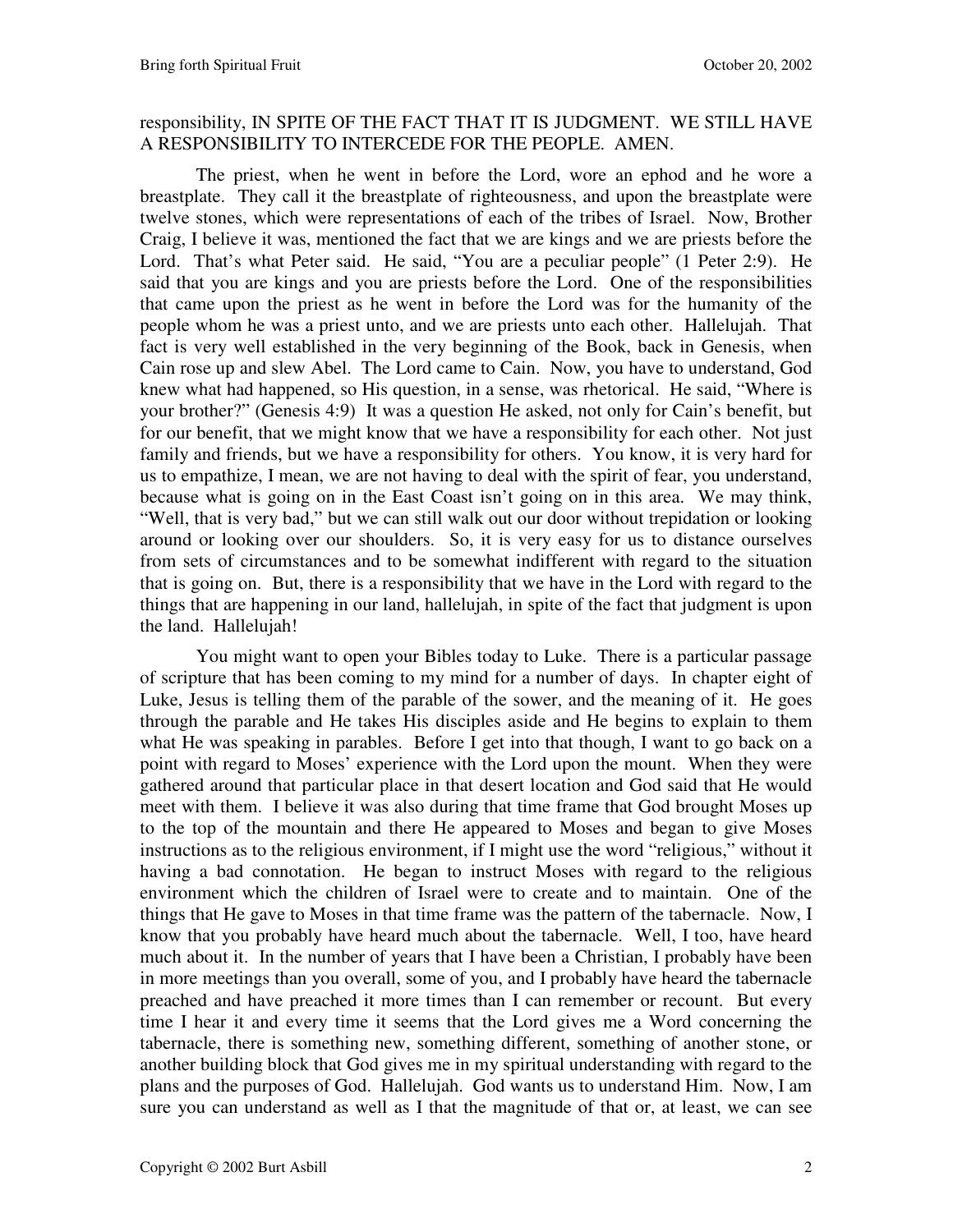how much and how far above our understanding it really is. But, nevertheless, you know, a big house is not really built in an instant. You don't just pour something out in the dirt and add water and put heat to it and get an instantaneous house. It is one step at a time. One step at a time. One of the things that we need to come to grips with, is that God wants us, not only to start the race, not only to run the race, but He wants us to finish the race. Now, Paul made mention of this in one of his epistles to one of the churches (1 Corinthians 9:24-27), and he made the analogy of a runner that is running a race. I don't know of any runner that runs any race that he does not enter with the idea that he is going to win that race. Hallelujah. I don't know, some of you are familiar with tennis, but you go into the game, not for the sake of giving that other person a hard time and then losing and allowing them to win, but you go into the game for the purpose of winning. You apply every bit of knowledge that you have with regard to the handling of the instrument that you are using. If it is golf, you know, your stance, everything is important. Sometimes even the equipment that you are using, and whoever goes in to whatever fact or whatever thing that they do, they want the best equipment, they want the appropriate instruction, and they want to have the ability or the endurance, you know, to maintain and to finish the race, or finish the job. So it is also with us as Christian people. We should be inquisitive. We should want to know what is going on in the business of God that concerns us, and in the position or the place of our activity, what it is that God is expecting of us, with regard to all of those issues. Hallelujah.

I have a couple of scriptures that I am wanting to look at this morning. Luke chapter 8. Eight is the number of new beginnings. Hallelujah. I have always liked the numerics. I would encourage you to look at a little book that has been out many years by a man named Bullinger. It is a very simple book. It is not really in depth. It is kind of a condensed version, I suppose, of his years of study, but he goes into the numerics of the Bible. I suppose that there are other books out also. I ran across one here, I don't remember what the name of it was, but it was very good. But, the fact is, we need to understand, because I think there is a significance with regard to the numbers in the Bible. Now, I understand that the Greek and the Hebrew are not divided up into chapters and numbers, but that does not mean that God cannot use chapters and numbers as a means by which to convey to us a thought that is relevant to what is being spoken. So, in Luke chapter 8 and verse 11, He says, *Now the parable is this: The seed is the Word of God.*Now, this is basically the Word, I believe, that the Lord has laid upon my heart which was overshadowing the Word last night. So, I really believe that this is the culmination of it, or the finishing of it, because we were dealing with the Word last night and the reality of it. Verse number 12*, Those by the way side are they that hear; then cometh the devil, and taketh away the word out of their hearts, lest they should believe and be saved.* Now, it is interesting to me, this is just a little side note on this verse. That's verse 12. Twelve is the number of government and usually those people who are in rebellion, are in rebellion against governmental control. Now, I am not talking about the governmental control out here, although there is some symbolism in the aspect of a man who is rebellious against the authority, or the constituted authority of the land, and he will more than likely also be in a position of rebellion against the constituted authority of God. Hallelujah. Because God chose man by which to administrate God. Are you following what I am saying? Hallelujah.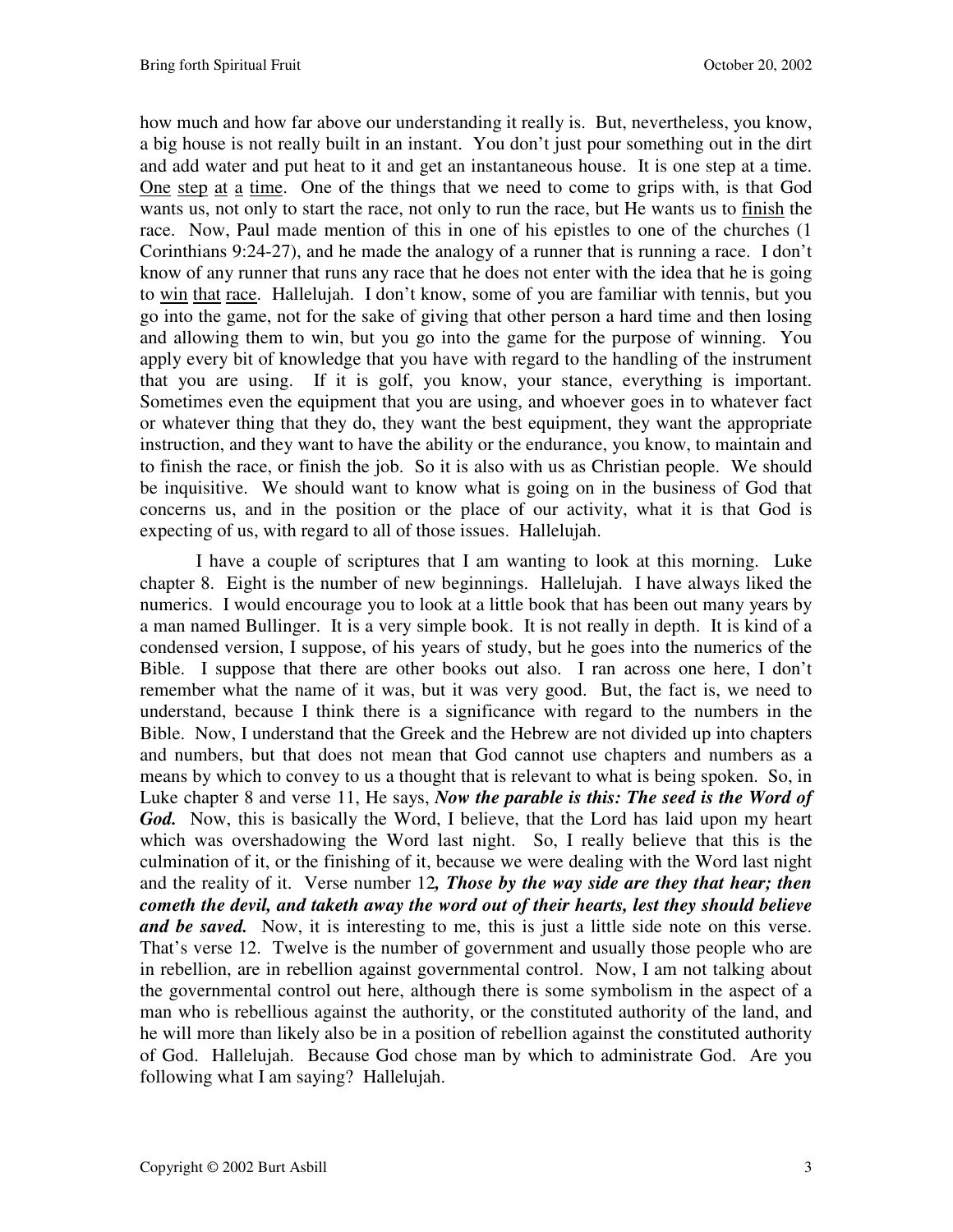So, here we have in verse 12 and it goes on into verse 13, *They on the rock are they, which, when they hear, receive the word with joy; and these have no root, which for a while believe, and in time of temptation fall away.* Now, verses 14 and 15 are the principle verses that have really been weighing on my mind. *14 And that which fell among the thorns are they, which, when they have heard, go forth, and are choked with cares and riches and pleasures of this life, and bring no fruit to perfection.* I am so glad He put that in there, you know, because that is not in the other renditions of that particular verse. If you would turn over into Matthew 13, where He speaks of that **particular [parable.]** Verse 22, *He also that received seed among the thorns is he that heareth the Word;* praise the Lord, *and the care of this world, and the deceitfulness of riches, choke the Word, and he becometh unfruitful.* Hallelujah. But in Mark, I think that it is the eighth chapter, it also somewhat reemphasizes the position of being unfruitful. But, in this particular verse (Luke 8:14) it says, *and bring no fruit to perfection.* So, it doesn't mean that there isn't some fruit. It is just that the fruit does not reach the position or the place of fullness that God desires it to be. Hallelujah! Amen, can you say, amen? OK, verse 15, *But that on the good ground are they, which in an honest and good heart, having heard the word, keep it...* Don't you like that? Some bringing forth fruit with patience. *And bring forth fruit with patience.* Now, if you were to go back over into the other renditions in Matthew and in Mark, it says, of that particular verse, *beareth fruit, and bringeth forth, some an hundredfold, some sixty and some thirty* (Matthew 13:23). I am glad that He said hundred first, because I believe that is the position and that is the place in which God desires you and I to be.

Turn with me, please, over into Ephesians the fourth chapter. Four is the number of tribulation. Hallelujah! Of course, you probably don't have too much tribulation, right? Verse 15, *But speaking the truth in love, may grow up into him in all things, which is the head, even Christ:* Amen, amen. Can you say, "Amen?" *16 From whom the whole body fitly joined together and compacted by that which every joint supplieth, according to the effectual working in the measure of every part...* Boy, you know, I love the way that Paul wrote. He didn't leave anything to doubt. He explained it very critically. Hallelujah! *…To the effectual working in the measure of every part.*  Hallelujah. You and I have a responsibility before the Lord in working out our salvation in fear and trembling. Now, that doesn't mean that we don't need the Body, because without the Body, you have no purpose. You have no destiny. You have no definition in who you are or what you are in God. Hallelujah. We all like our space, right? We all like our little position, our little domain, but the fact of the matter is, that is one of the things that God is dealing with us in every situation in our position of personal experience before the Lord. *…According to the effectual working in the measure of every part, maketh increase of the body unto the edifying of itself in love.* OK? Hallelujah.

Now, I want to jump up to verse 12 if I may. Hallelujah! I think that it is very pertinent for us to go back to verse 12 to understand what He is saying in these particular verses. *12 For the perfecting of the saints…* We just read in Luke that we are to bring forth fruit unto perfection. And here we are in verse 12, *For the perfecting of the saints, for the work of the ministry, for the edifying of the body of Christ: 13 Till we all come in unity of the faith, and of the knowledge of the Son of God, unto a perfect man, unto the measure of the stature of the fulness of Christ:*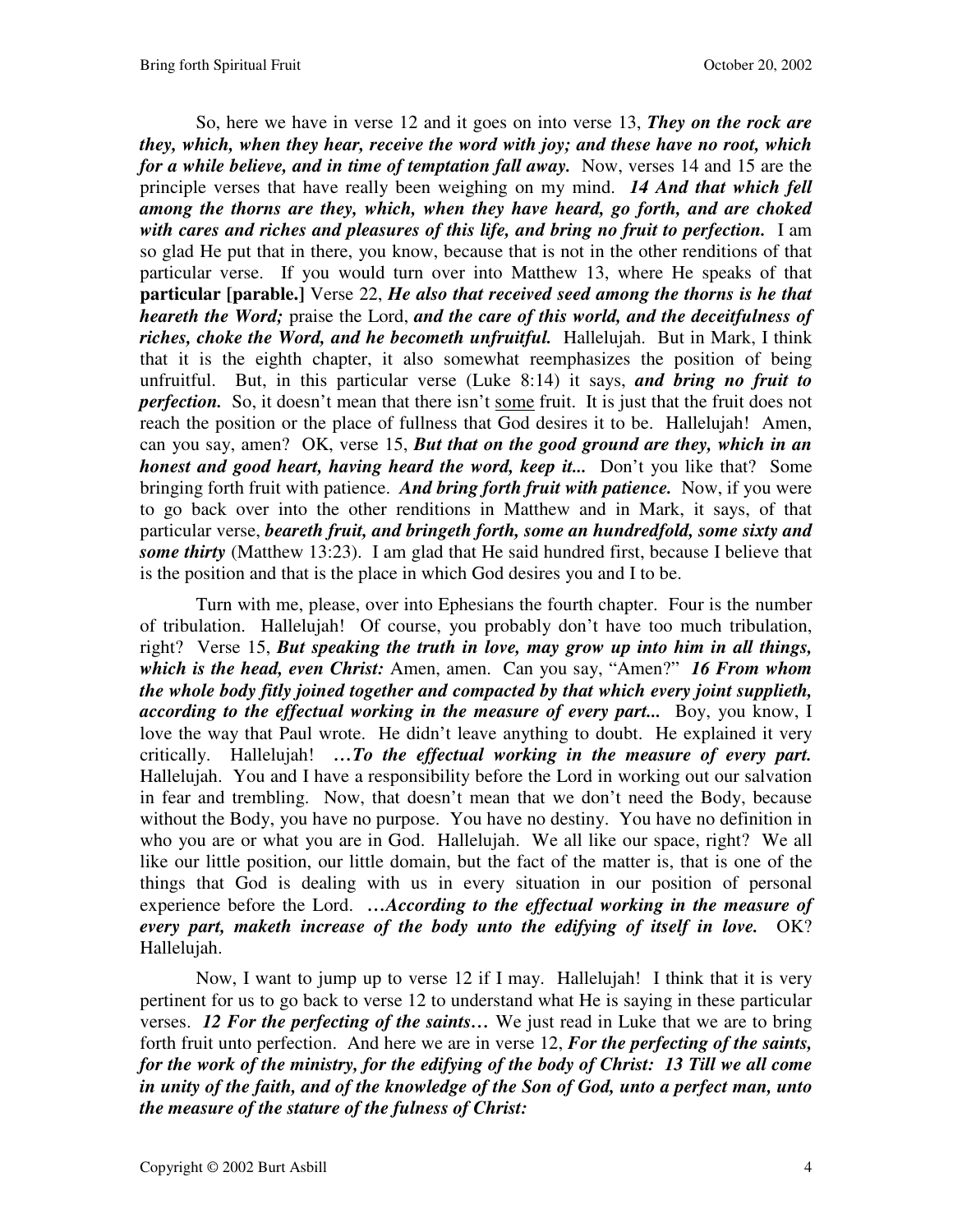Now, in the building of the tabernacle, or in the plan of the tabernacle, this thought of thirty, sixty, and one hundredfold is represented in the diagram that was given. As you may be aware, the tabernacle is divided up into three parts. You have the Outer Court, which consists of the perimeter fence and the gate which is all a part of the outer court, and it is just as important as the instruments that are *in* the Outer Court. We have, *in* the Outer Court, the brazen altar and we have the brazen laver. Then toward the back of that structure, we have the Holy Place and it's enclosed, sealed, as it were. It is divided up into another section which is called the Holy of Holies. There were priests that had the responsibility of the Outer Court ministries. There were things that were going on that they were responsible for, and they could move about within that realm of experience with regard to God. So it is in the Word of God. I believe that that is the experience of a thirtyfold Christian.

Then you had the inner court or the Holy Place. There were priests of a certain order that had the right and the liberty to go in and amongst this structure, and that, in itself, I believe, is representation of a sixtyfold Christian. Hallelujah.

However, we had one man who was designated by God to go into the innermost sanctum of God, which was considered the Holy of Holies. Now, we are not necessarily told about the relationship of Moses and God, other than the closeness that God had with regard to Moses, and the feeling of affection and favor that was upon Moses. So, it is my estimation, and it is just my estimation, that Moses had the liberty, although he was not High Priest, to go in before the ark of the Lord and to commune with God, and I think that this is at the designation of the favor of God. Do you understand? Outside of the favor of God there is an order which God demands and we have to bend with regard to moving in the things that pertain to holiness and righteousness. I think that fact is also demonstrated in the relationship that David had with God. Hallelujah. Do you remember how David moved the ark and brought it and put it outside the palace there somewhere? He just put it in a tent and he would go out and sit before the ark or before the presence of God and worship and commune with the Lord. I think that all of that was allowed by God to give us an understanding of the position and the place of favor that God has for mankind. Hallelujah.

Someone was referring to the scripture last night with regard to the angels that were in heaven and viewing the things that were happening with regard to man and God, and expounding*, What is man, that thou art mindful of him?* (Psalm 8:4). I think it was David that gave us that Psalm. *And the son of man, that thou visitest him?* Well, man is nothing. Man has no position or place or right, because of the place that he is in. Even the substance of which he is made is considered base and low, and certainly not heavenly, and yet, on that baseness, God breathed something to bring forth a royalty and a favor and to designate them to a position of preeminence. We mentioned it a little bit earlier. Peter talks about it in one of his epistles. Turn with me over into the first epistle of Peter, chapter 2. Hallelujah. Peter starts out chapter 2, verse 1*, Wherefore laying aside all malice, and all guile, and hypocrisies, and envies, and all evil speakings…* Why would he say that? Well, because he knows the baseness of the character upon which God chooses to rest and reside within, and there is a necessity for you and I to work at the aspect of our humanity to bring it into some position or place of subjection to the power of the living Lord. Hallelujah! In fact, it is not only a desire of God, or a necessity for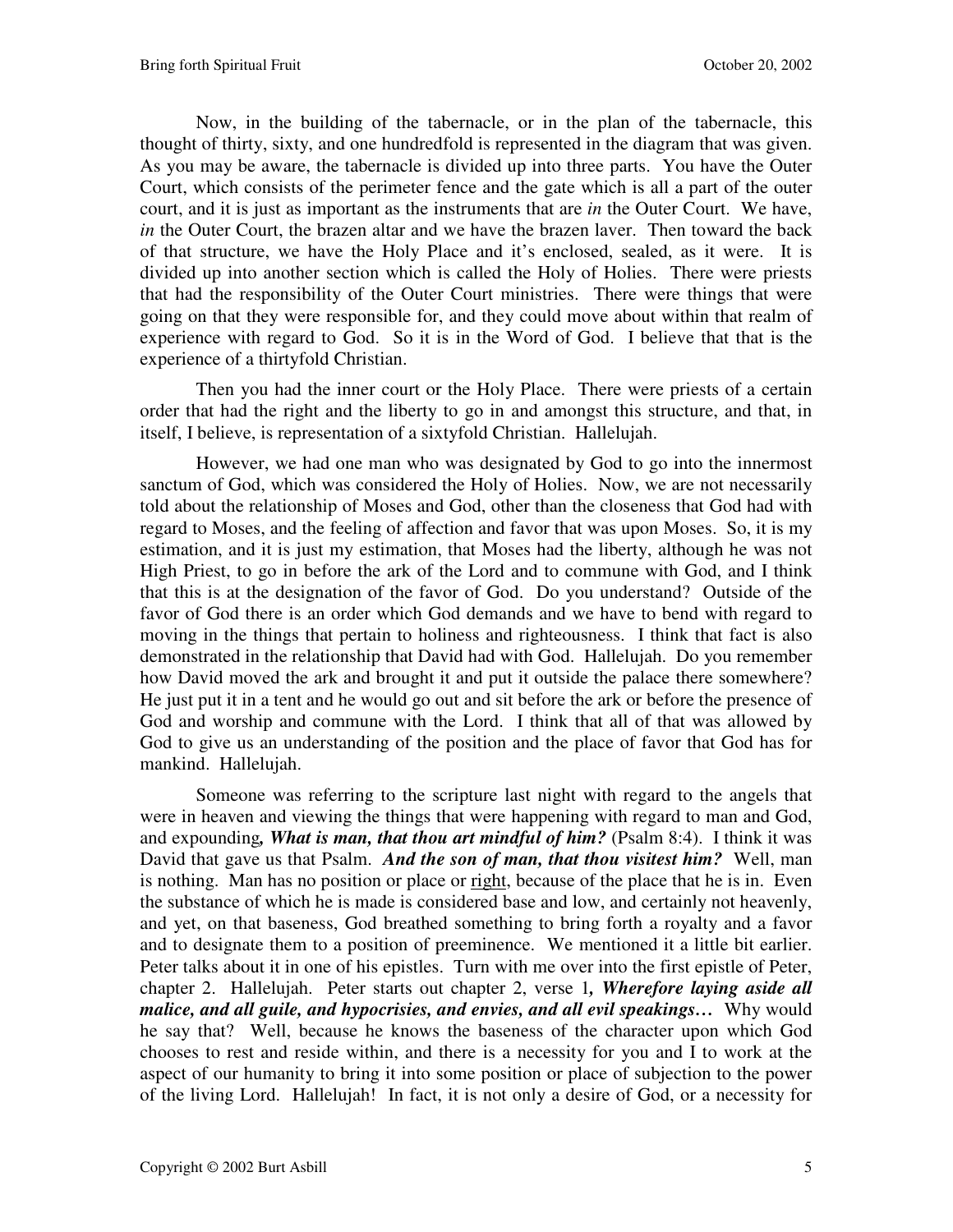us, but it is also absolutely essential if we desire to be sons of God. Hallelujah. Now, my personal position of belief, and I believe that it is scriptural, I could probably give you a number of scriptures to validate why I am saying this, but I don't believe that we all go into the heavenly realm at the same level. I don't believe it. I believe that one of the reasons why one of the writers of the Bible said *to work out your own salvation with fear and trembling* (Philippians 2:12), is that you are given an opportunity, a time frame, a space, hallelujah, an experience by which you might begin to accumulate the wherewithal to be in a particular level in a particular place with the appearing of God. Hallelujah. Now, I don't know how it works after it all happens, whether there is an expansion and a growing, I don't know. But, what I do know, is that I don't believe that the thief on the cross went into the realm of the heavenlies at the same level that Paul went into the realm of the heavenlies. I don't believe it. Paul must have been somewhat aware of his position of righteousness, because he said, "I know that I have laid up for me in heaven a crown that is incorruptible" (II Timothy 4:8; I Corinthians 9:25) and the other word that comes to me is, "and indisputably mine." Hallelujah, hallelujah. So, there is something of the reality of heaven that we have to come to grips with, with regard to our earthly position of experience. You know, I sometimes think that, even if you haven't had church experience, there is a "church" mentality that comes with Christianity that says, "When we all get to heaven, what a day of rejoicing that will be." I don't say that it is not going to be a day of rejoicing, but I don't know that some people are going to be rejoicing as much as other people. Hallelujah.

I remember, sometime back, I had a dream. A very disturbing dream. It moved me emotionally and I started weeping and that is what woke me up. In the dream, it was really kind of a weeping/laughing. I don't know if you have ever had one of those experience. You're laughing, but you are weeping. You've got joy, but you are also sad. In the dream, I was very much aware that we had had a major confrontation, a major battle. I remember standing in the battle field and I was somewhat cognizant of my attire. I was disheveled and dirty, as if I had been walking through the brush and running, and fighting and wrestling, and I was extremely tired. I was almost totally exhausted. But, I had this great big sword. I don't know, it must have been mine, but I don't know how in the world I would have ever wielded the thing, because it was big. The cross guard of the sword was about right here at my head and I had my arm up around the handle and over the cross guard and I was leaning on the sword because I was almost too exhausted to stand. As I was leaning, I was surveying the battle scene, and as I was seeing it, I was also getting flashback. You know what I mean by flashback? I would see one of my comrades and he had been slain in the battle. As I looked over at him, I would get a flashback, and I would see the actual situation in which he had been involved. I saw him, and he was fighting three men. One in the front, and one on each side of him, and he had a grin on his face. You could tell that he was enjoying the battle. He was enjoying the battle! He was fighting, and he was doing a good job! He was doing a good job, but in the midst of his fighting there was one that snuck up behind him and sliced him across the back. I can remember, and that's one of the things that woke me up, is that he was slain in the midst of the battle, and as I came out of sleep, David's ballad, David's word concerning Saul and Jonathan, "Oh, how the mighty have fallen" (2 Samuel 1:25; 27), was on my mind, and I began to weep. So, I don't know that we are all going into the same realm of the heavenlies. That began to make me think about my own position, my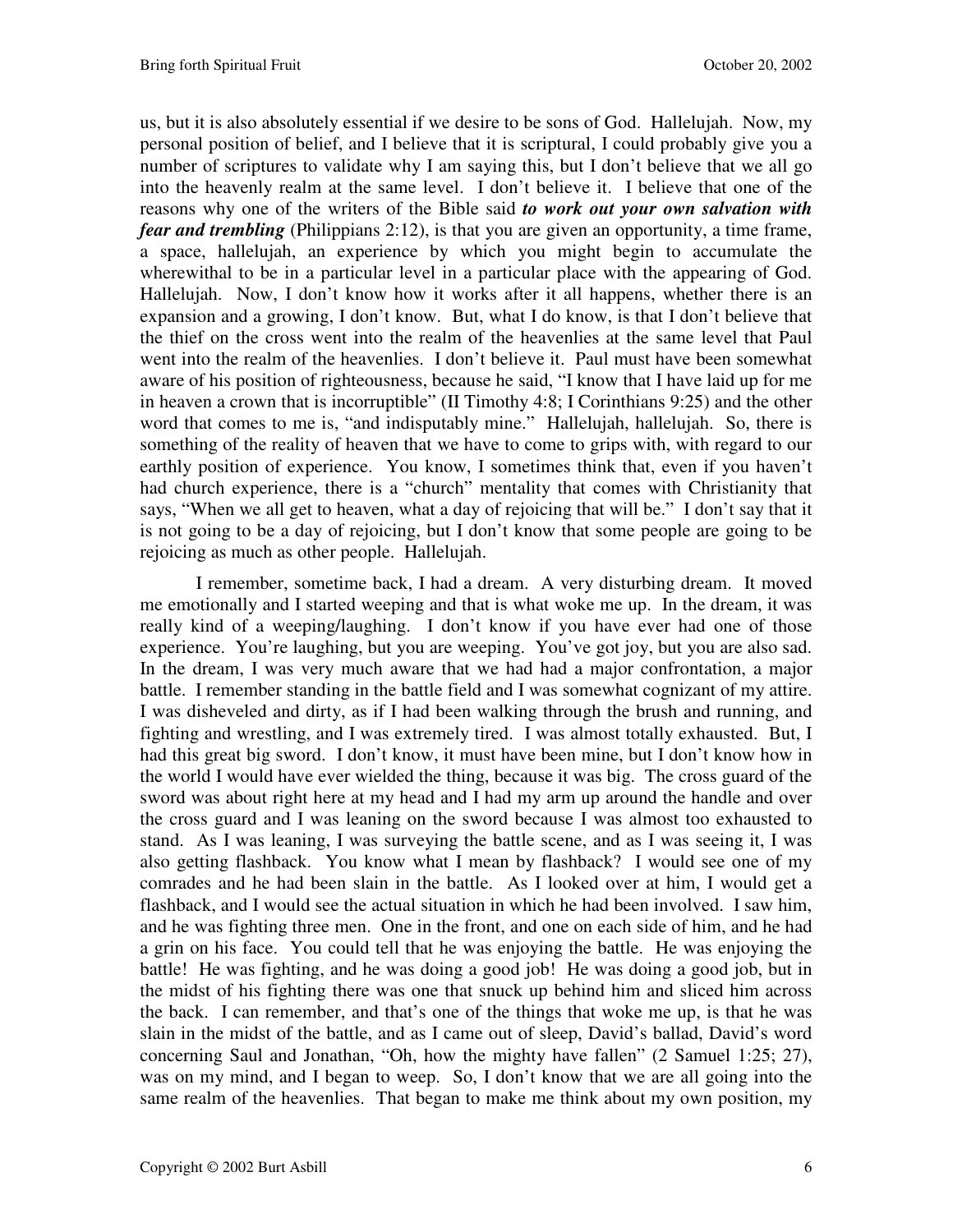own place, my own set of circumstances, and how grievous it would be for me to be able to stand before the Lord and know that I had an opportunity to do something, and I didn't do it, that I fell short of the expectation of God. I could make all kind of excuses, you know. "Well, I wasn't spiritual enough Lord. I wasn't this or I wasn't that." But it would not alleviate the position or the feeling of sadness that I would have, knowing I could have done it if I had really wanted to. I think the crux of the whole matter is that we can do it in the Lord if we really want to do it. We can suffer physical pain. We can suffer mental pain. We can suffer emotional pain. We can suffer all manner of things that are contrary to us being comfortable, *if we really want to do it*, on the basis of moving into or pleasing God and fulfilling the idea of the destiny that He has for us in being Sons of God. Hallelujah. It is not something that is going to happen over there in the heavenlies. I don't believe that. I don't believe that some day, on a shore far away, or in the sweet by and by, on that beautiful shore. I don't believe that that is the type of experience or the place which I am going to obtain to my inheritance with regard to the calling and the election that is upon my life. I believe that the calling and the election upon my life is reliant upon what I do the moment that I'm in the midst of my position of tribulation and trouble that presses me, the moment that I come into conflict with regard to personality differences. Hallelujah! Where would we be if we didn't have personality differences with our children, with our husbands, or with our wives, with our fathers or with our mothers, or with our employers, or just the community at-large? The neighbor that lives next door to you. You know, I know a family that has been at war with their neighbors for who knows how long. Hallelujah. I know another situation where a man has been involved in a work environment that was designed to bring forth the goodness of God, but in the aspect of his humanity and the familiarities that he is dealing with, it has produced flesh. Hallelujah! Those are not designed to bring forth destruction and defeat. Now, it can bring forth destruction. It can bring forth death. But, in the midst of death, in the midst of destruction, there has to be something of a reality of resurrection with regard to all of that. That doesn't mean you get to feeling better. It means that there is something that happens on the inside of you that causes you to look at your environment differently than what you were looking at it before you came to that realization! Hallelujah. God said that He would be with you and that He would never forsake you (Hebrews 13:5). Hallelujah! He was with the disciples in the boat, but, nevertheless, the boat was sinking. Hallelujah! The storm was raging. Hallelujah. The Word, it was a prophetic "happenance" that was happening with regard to them in actuality, that was designed to minister a Word to you and I with regard to our own personal position of experience. Hallelujah!

I believe in the Sons of God message. I believe that we are being conformed to the image of Christ if we are allowing our circumstances to bring forth the fruit of righteousness and not the fruit of bitterness. There is no middle road, brethren. There is absolutely no middle road. Now, you might like to think that there is devil, flesh and God, you know, and the devil has his due, and God has His due, but there is some place in the middle there where you have some sort of preeminence or dominance with regard to your life work or life experience, or life relationship with humanity. I am sorry, I don't believe in it. I believe that humanity is made with the aspect of being subjected to something, with the need of being subjected to some thing, and you can either be subjected to the world and to the prince of the power of the world or to God.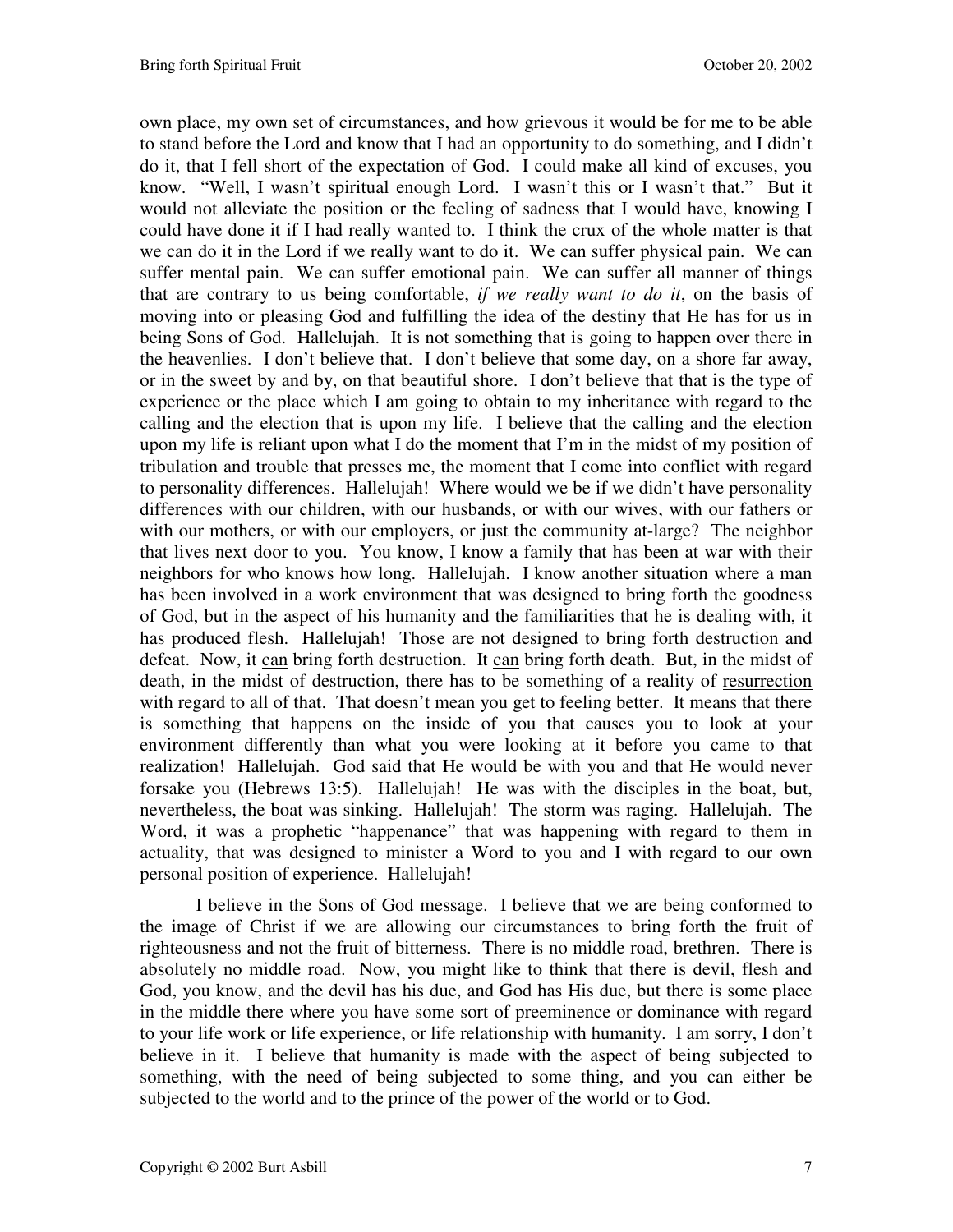Now, let us for a moment just go over into Romans, if I might. Romans the 6th chapter. Paul is talking about the subjection and the position of subjection that one is in. Hallelujah. You start out being in the world, and you end up being in Christ. But, he gives, in verse number 12, there again we're in the aspect of government. *12 Let not sin therefore reign in your mortal body...* Now, we're born in sin, we're conceived in sin, we're brought forth in iniquity. Hallelujah! You need to establish that fact in your thinking with regard to your humanity. There is no good thing that was within you and I, in the beginning, before we met God. OK, now, you have met God. Now, you have had a baptism with God. You have been planted together in His likeness and you are to be raised together in His resurrection. Hallelujah. And now, He is saying, verse 12, *Let not sin therefore reign in your mortal body, that ye should obey it in the lusts thereof.* Hallelujah. *13 Neither yield ye your members as instruments of unrighteousness unto sin: but yield yourselves unto God, as those that are alive from the dead, and your members as instruments of righteousness unto God.* Now, the word "instruments" is a Greek word that means "weapons." It's talking about your mind. It is talking about your emotions. It is talking about your desires. It is talking about your will. Now, you can come down another level. It is also talking about your body. Hallelujah. The things that you do with your bodies. Your eyes. Your ears. Hallelujah! Your mouth. Hallelujah! However and whatever. It says, these instruments were under the captivity and the subjection of sin, and they were used as weapons to destroy you. They were weapons that were being used against you.

My mother used to tell us boys, there were three of us and she said to me in particular, probably. She said, "Burt, you are always your worst enemy." Or she would say, "Burt, you are always cutting your nose off to spite your face." You know what I mean? You are always doing something that puts a bad mark on you. You're meaning it to do good or to show a position of preeminence, but your preeminence or good is turning out bad. Hallelujah. So it is with regard to you and I. There is a position, there is a place that we come to in God in our personal set of circumstances, in the moment or the conflict of personalities and wills, and it could be nothing more than husbands and wives as they get into certain situations, certain circumstances, or of parents and children. Hallelujah. There is a response that is human, and there are instruments or weapons of emotion, of action, of words, that can be utilized as weapons of destruction to bring destruction, to deal a blow, to cause a wound, or they can be utilized in a manner or fashion to bring forth healing or to bring forth deliverance. We have a choice in the midst of those things that are happening to determine on which side we are going to be. It is not something that you reason with your mind. Romans chapter 8, verse number 5, *For they that are after the flesh do mind the things of the flesh.* Now, remember, we are talking about things that are more abstract. Personality conflicts. I think that I really need to deal with that aspect of it. Personality conflicts. They way that you and I respond as a personality to other personality-created environments. Hallelujah. I want to go left. You want to go right. Hallelujah. How do you resolve the issue of which way to go? When it is resolved, is there some feeling of resentment and bitterness in how it was resolved, if it was resolved in a way that isn't satisfactory to you? Now, we think that it is a human thing. We think that it is a human thing that happens and there are not any consequences. We may feel a little bad about it for awhile, or something, or over a course of time we may even forget about it. But, the fact of the matter is, if one did not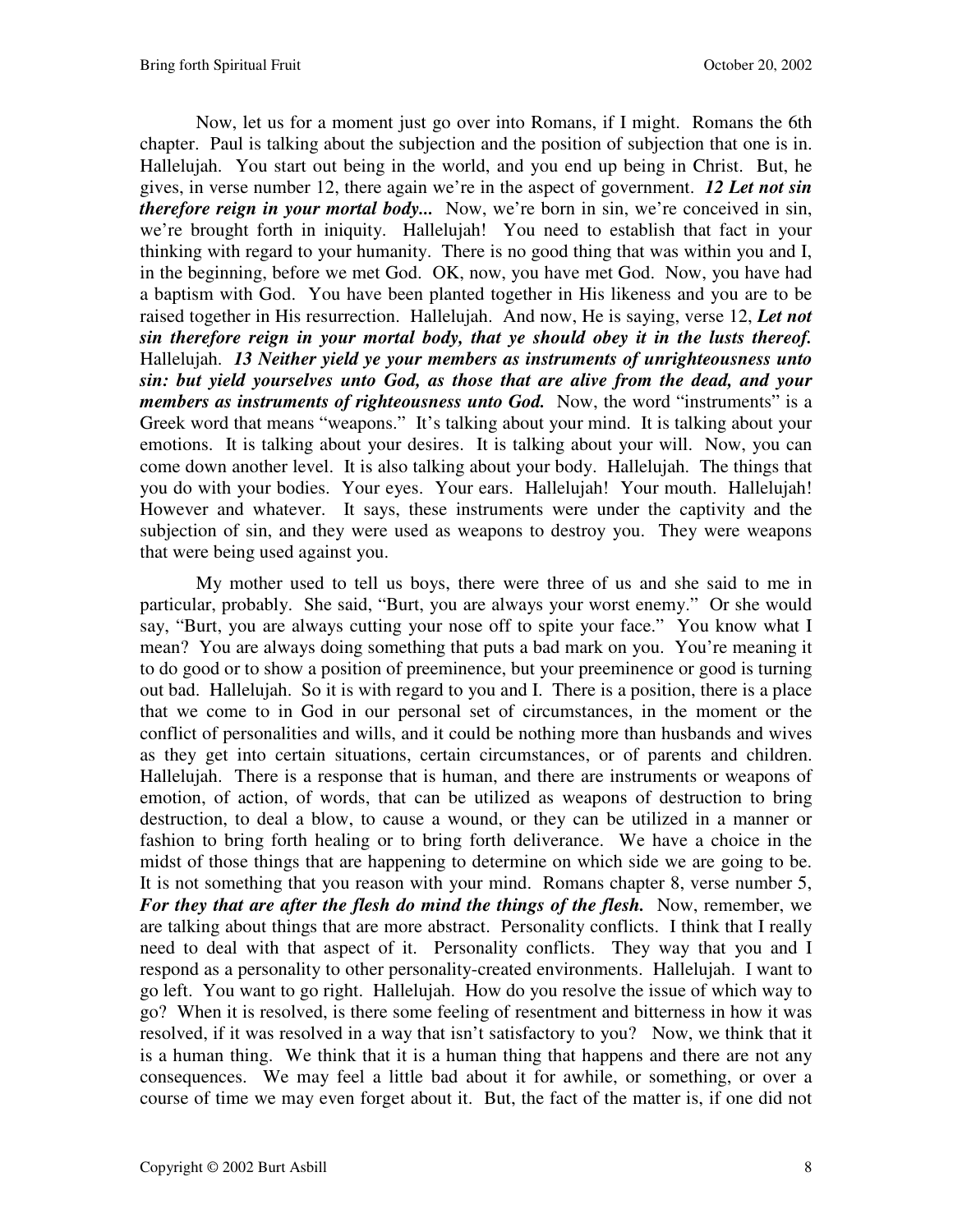move in the Spirit of God, of the Christ and the nature of God, then there is something that is enacted against you to bring some sort of destruction. *5 For they that are after the flesh do mind the things of the flesh; but they that are after the Spirit the things of the Spirit.* Hallelujah.

There are only two positions as far as I am concerned, and each position has a principle or a god to which one subjects themselves. If you yield yourself to the flesh, it is not just humanity that you are yielding yourself to and you are just doing what you want to do, but you are yielding yourself to the god of the flesh. You yield yourself to the prince that is over the flesh. We need to understand that. Hallelujah! *But they that are after the Spirit the things of the Spirit.* 

Now, hallelujah, you can make a list and say, "Things that are flesh," and you can put down those attributes here. You know, resentment, bitterness, anger, "me-ism", selfexaltation. Just make a list. And over here, "Spiritual." Whatsoever things are true, whatsoever things are just, whatsoever things are honest, whatsoever things are of good report. If there be any virtue, if there be any praise, think upon these things (Philippians 4:8). What is your thought process in the midst of the circumstance that you find yourself in with regard to your spiritual confrontation with other personalities or with life in general? Hallelujah, hallelujah.

But, he says, *6For to be carnally minded is death.* Now, remember, I said that there is not another position other than these two positions. You're either in the flesh or you're in the Spirit. Now, you can be moving from the flesh to the Spirit and having to deal with the flesh by the Spirit, or the flesh can be pulling you from the Spirit into the flesh. But there are only two positions. There are only two places. There is no neutral territory. Hallelujah! It says, *6 For to be carnally minded is death; but to be spiritually minded is life and peace. 7 Because the carnal mind*, that is your natural mind, hallelujah, the mind which you were born with *is enmity*, that means that it is in total rebellion against God, hallelujah. Hallelujah, you know, I am so glad that God is doing the job, because if I were involved in it, I would throw my hands up and say, "It is absolutely impossible." But with God, nothing is impossible. Hallelujah! *For it is not subject to the law of God, neither indeed can be. 8 So then they that are in the flesh cannot please God.*

What is it that you want to do? Is it that you want the commendation of men? Is it that you want to be comfortable? Do you just not want to have tribulation? What is it that you want to do? Well, what we should be wanting to do is, wanting to please God. How can I please God in the relationship that I have with my wife? How can I please God in the relationship that I have with my children? Let me tell you, as your children grow up, the relationship changes, and sometimes it doesn't change the way that you really want it to change, and your children begin to move in a manner or fashion that is contrary to your thinking. And yet, in that environment, in that situation, there is a response that is required of the parent that has to be unto God. Hallelujah. Hallelujah.

One of the problems that I have with the church, or with Christians that are in the church, is that there seems to be some sort of separation of work and God, like separation of God and state, you know what I mean? But, there is a separation. They have a different demeanor, a different attitude, and a different approach in business with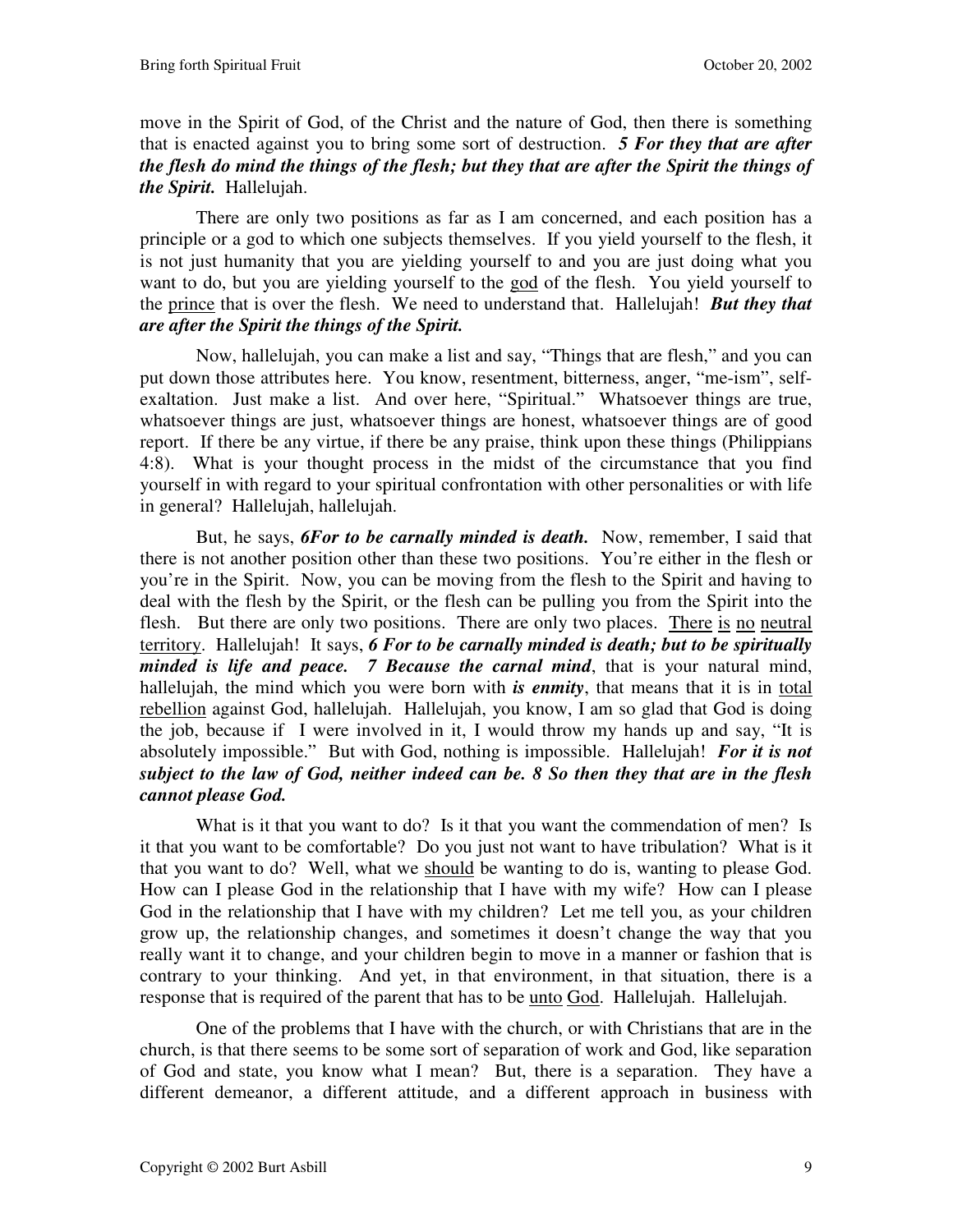worldly, ungodly people than they have when they are in the church, or dealing with Christians that are in the church. They are very Christian when they are dealing with other Christians. But, they don't demonstrate or show that Christianity in the midst or the place of their dealing with the world. Hallelujah. Hallelujah. For us, and when I say "us," I mean those of us who desire to be sons of God, that is something that God cannot tolerate or will not tolerate for the fact of your own salvation, and the desire that you have to be a son of God. Hallelujah. I cannot see Jesus walking about doing His business… We're not told too much of His childhood. We're not told of anything of what His responsibilities were, but knowing some of the Jewish history or culture, the oldest had a responsibility with regard to his family. Most of what his father would have would go to the elder son. Hallelujah. Now, there is a very small scripture, very small scripture that is noted in one of the gospels, if not all four of them. I haven't looked it up. But, when He was on the cross, Jesus took His responsibility and put it upon another man. I don't know how many people have ever seen that, but He looked at John and He looked at his mother and said, "Mother, behold your son, and son behold your mother" (John 19:27). There was something of a delegation of authority, which tells me that He was very cognizant of His position in the human realm with regard to His responsibility to His mother. So, we are not told what went on, but I can assume on the basis of righteousness, that there was something of a position that He had with regard to His mother, and His brothers, and His sisters. You know, we are not told when Joseph died, but whenever he died, there was a responsibility that went on with regard to overshadowing the family that was delegated to Him. Hallelujah. I can't see him going about the family business, hallelujah, and behaving any differently than He did about the Father's business, and dealing with the people with regard to all of those things that pertain to life and liberty. Hallelujah, but in the church, it seems that we can have this Dr. Jeckyll and Mr. Hyde demeanor, and it is as though we can change**.** We can be...who was the good guy? Dr. Jeckyll was the good guy and Mr. Hyde was the bad guy. Anyway we can be in the church and be Mr. Good Guy and go out and be the monster out there in the world. We can move as the world moves, behave as the world behaves and order our business on the principles of the world. Hallelujah.

It is not easy being Christian, you know. It is not easy being Christian in the home, but the problem with the home is the familiarities. We are so used to one another. You understand? Sometimes we take one another for granted without understanding the significance or the position of reality with regard to the piece or the part of the Body of Christ that the person we are living with is, hallelujah, because of our familiarity. Familiarity comes, "Oh, well I know him, and how he is, and this is what he does," and blah, blah, blah, and "She is over here and blah, blah, blah." All of these things. Familiarity working, working, working, working, working to reduce everything to one common denominator, hallelujah, and that is strife, confusion and discontentment with one another. Hallelujah! You should not take your discontentment to someone else. SOMEONE ELSE CANNOT DO FOR YOU ANYTHING THAT IS GOING TO ALLEVIATE THE DISCONTENTMENT THAT YOU THINK THAT THEY ARE CREATING.

I have found out something, that no one has the power to change unless they want to change. Oh, yes, I have found that out. You may talk to them about change. You may tell them about change. You may show them the need for change and all the change,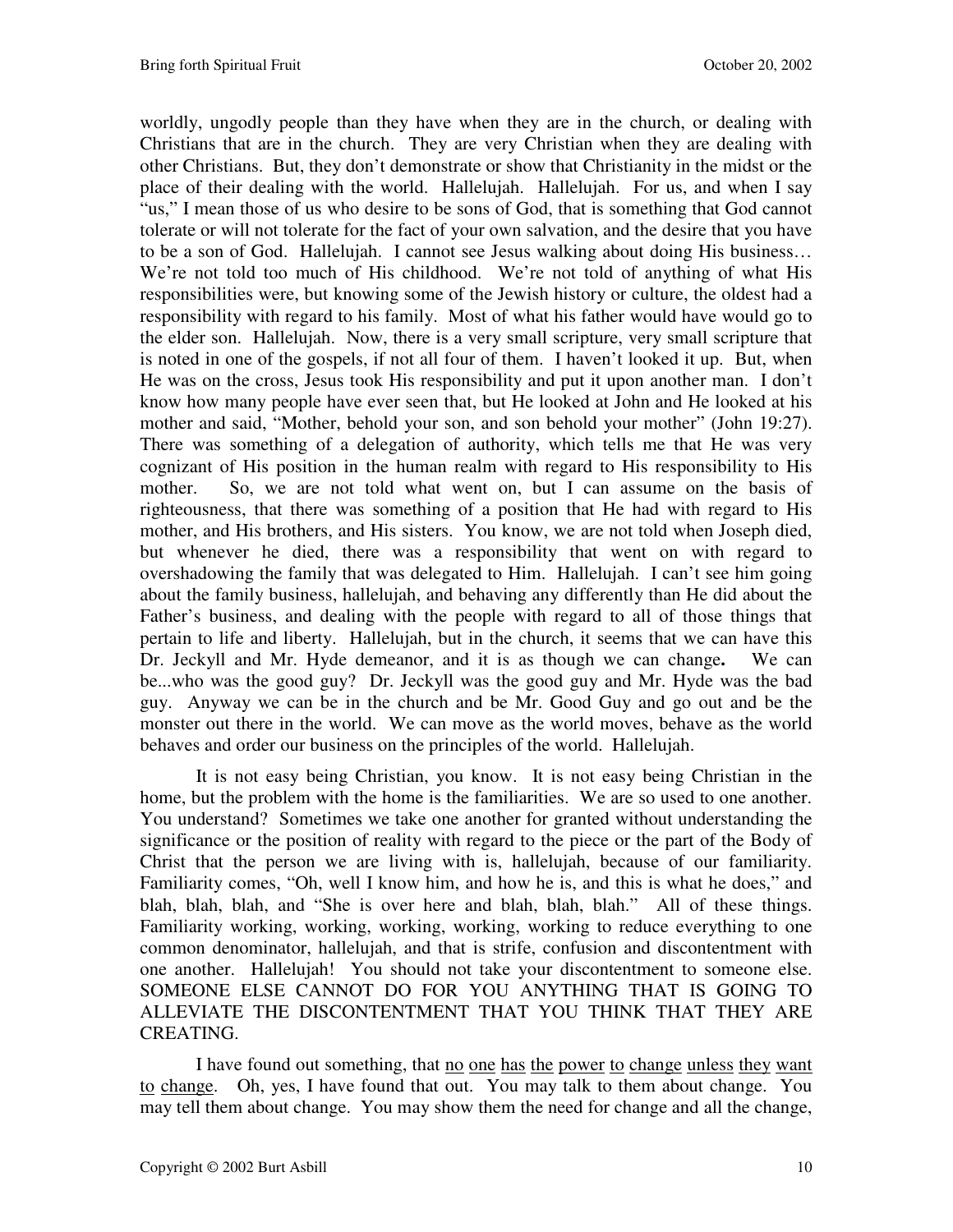change, change, change, change and turn around and find yourself right back the next minute, if it even waits that long, dealing with some issue that has to do with change, and no change has ever been made. *CHANGE COMES FROM THE INSIDE*. Change is something that is done by the Spirit of God, when man's spirit comes into confrontation with God's Spirit. Hallelujah! What we need to do in our relationships is to have all things *AS UNTO THE LORD*. So, if we are going to get into a fight, let's fight *as unto the Lord.* If we are going to get into a disagreement, let's disagree *as unto the Lord*. I mean, that changes the whole ballgame. You are not going to talk to the Lord the way that you would talk to someone else, or you may talk to Him for a little bit like that, but there is going to be something that comes that tells you, "Wait a minute!" There is going to be something of a tapping on your shoulder and saying, "You better watch what you are saying, and you better watch what you are doing." Hallelujah! Hallelujah! Believe you me, brethren, I believe that the Body of Christ extends out beyond the borders of what we call "church" or the coming together of the people that we call church. Hallelujah! I believe that the Body of Christ exists in our individual personal environment with regard to those individuals that we are in constant communication or constant conflict with, however it may be, hallelujah, in the realm of humanity. Hallelujah! Are you understanding what I am saying? You and I need to overcome and *WE ARE NOT TO OVERCOME ONE ANOTHER.* We are not to overcome one another. We are to overcome the principalities and the powers.

You know, we think that it would be OK if everything would just go our way, or if the other person would just change. I remember a little story that I heard one time about a woman who was praying for her husband. She was a Christian. She was a Full Gospel Christian and he was a sinner man, and he was always bad mouthing her church. Of course, she was always feeling very persecuted, with regard to his sinning and with regard to his position of heathenism. Hallelujah! She was praying for his salvation, and she said, "Oh God, if You would just take care of John Doe, get him saved, God, then everything will be all right. If You would just get him saved." She was very faithful and she prayed for him many years. Well, one day he got saved. You think her troubles went away? No! He really got saved! He got on fire for God and he began to go all out for God! It began to vex her that he was always running after God, and she began to feel neglected and she began to feel persecuted, in the fact that he was saved and running after God. Hallelujah. Your problem is not the problem that the other person is creating for you. The problem that you and I have is the nature of sin that is within us that demands a position of preeminence, that demands a position of domination. Hallelujah! If you could be delivered of "me-ism", you probably wouldn't have any problem at all. Hallelujah.

That is why Paul talks about death to self. When I first came into this message many years ago, we were preaching and being preached to about death to self. You could almost be sure, if you went to a meeting, you were going to hear about the brazen altar, the brazen laver and all of the aspects of death to self. You were going to hear about the scriptures that pertained to being buried with Him in baptism. Hallelujah! I am going to say something else here, if you haven't been baptized and baptized with the thought of being baptized unto God, hallelujah, with regard to signing a contract and living it out in the days to come after you get dried off, then you need to get re-baptized, and make it a right baptism, with regard to the position of responsibility that you want God to put upon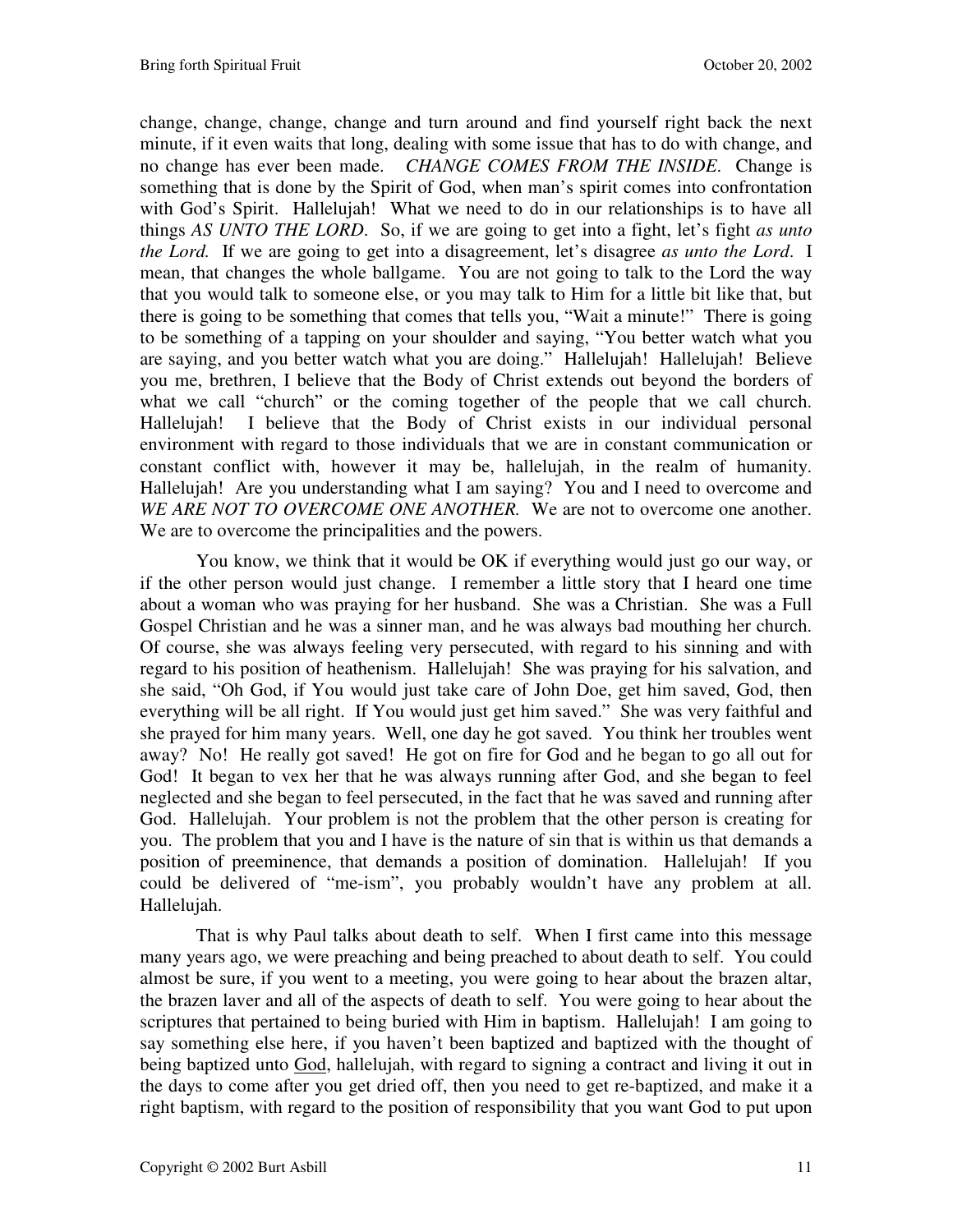you, and the accountability that you want God to hold you to. It is a whole different ball game when you go to God on that basis, because, when you come to God on that basis, He knows that you mean business, and it is the business that He enjoys doing, because He knows that it will create within you the thing that He wants for you. Hallelujah.

So, Romans 8, verse 7, says, *Because the carnal mind is enmity against God.* You cannot reason God. You cannot logically think God. You cannot move in carnal knowledge or wisdom with regard to God. It has nothing to do with God. *For it is not subject to the law of God.* I suppose right there you could underline that word "subject." *It is not subject.* Subjection. Go home and look it up in your dictionary. Look it up in the Greek as to what it means. There are a number of passages when it talks about you and I as Christians, or as servants, the King James says servants, but it uses, I believe, the word "doulos." (#1401 Greek in Strong's Concordance). Hallelujah. It is not talking about a servant at all. It is talking about a slave. Now, remember, there are positions or delegations or places of experience that we have that develop into something else. You know, you go from a slave to a friend of God. Who was it that God was talking to? It was Abraham I think that He was talking to. He said, "Should I not tell my friend?" (James 2:23). Now, a friend is someone who is far above the status of being a slave, but there is a position that a friend has to have in the aspect of being a slave, before he can become a friend. Hallelujah. A slave, in the culture in which this Word was written, had absolutely no rights. No rights. There was no legal association that he could go to, to demand fairness in the treatment that he was receiving. He was a piece of property. Something of this fact came home to me when I joined the Service many years ago. I ceased being a piece of the property of Asbill, and I became the property of the United States Government. That is how they look at you. They look at you as property. I remember very well, there were two boys in one of the platoons that was next to mine in boot camp who, at the end of the camp, when we had this time of leave, they went out to the beach and they got extremely sun burned. They put them in the hospital for care and concern, but when they got out of the hospital they court-marshaled them for destroying government property. A piece of property. You had no rights, at least when I was in the Service. It may be different now, I don't know. They could do with you what they wanted to do with you. If they wanted to beat you up, they could beat you up. If they wanted to say bad things about you, they could say all the bad things they wanted to, and you couldn't say anything back to them. Hallelujah. They would march you as far as they could march you or as far as you were able to march. Hallelujah! Hallelujah! You were a piece of property. You were something that they had a responsibility to tear down and to recreate, hallelujah, after the fashion and the form that they wanted it to be created. Now, in God, we don't have a dispassionate or unloving, or uncaring Father. You understand? We sing a song that says, He careth for you. There is a concern and care that God has for us.

OK, verse 9, we're back in Romans 8, *But ye are not in the flesh, but in the Spirit, if so be that the Spirit of God dwell in you. Now if any man have not the Spirit of Christ, he is none of his.* We want to come into that position, that place of relationship with God, by which we might be called one of His. Hallelujah! But, there is a process that we have to go through. Now, I am telling you all this in order to hopefully excite your appetite for God. You might be satisfied with salvation. You might be satisfied with baptism of the Holy Ghost. You might just be satisfied with baptism,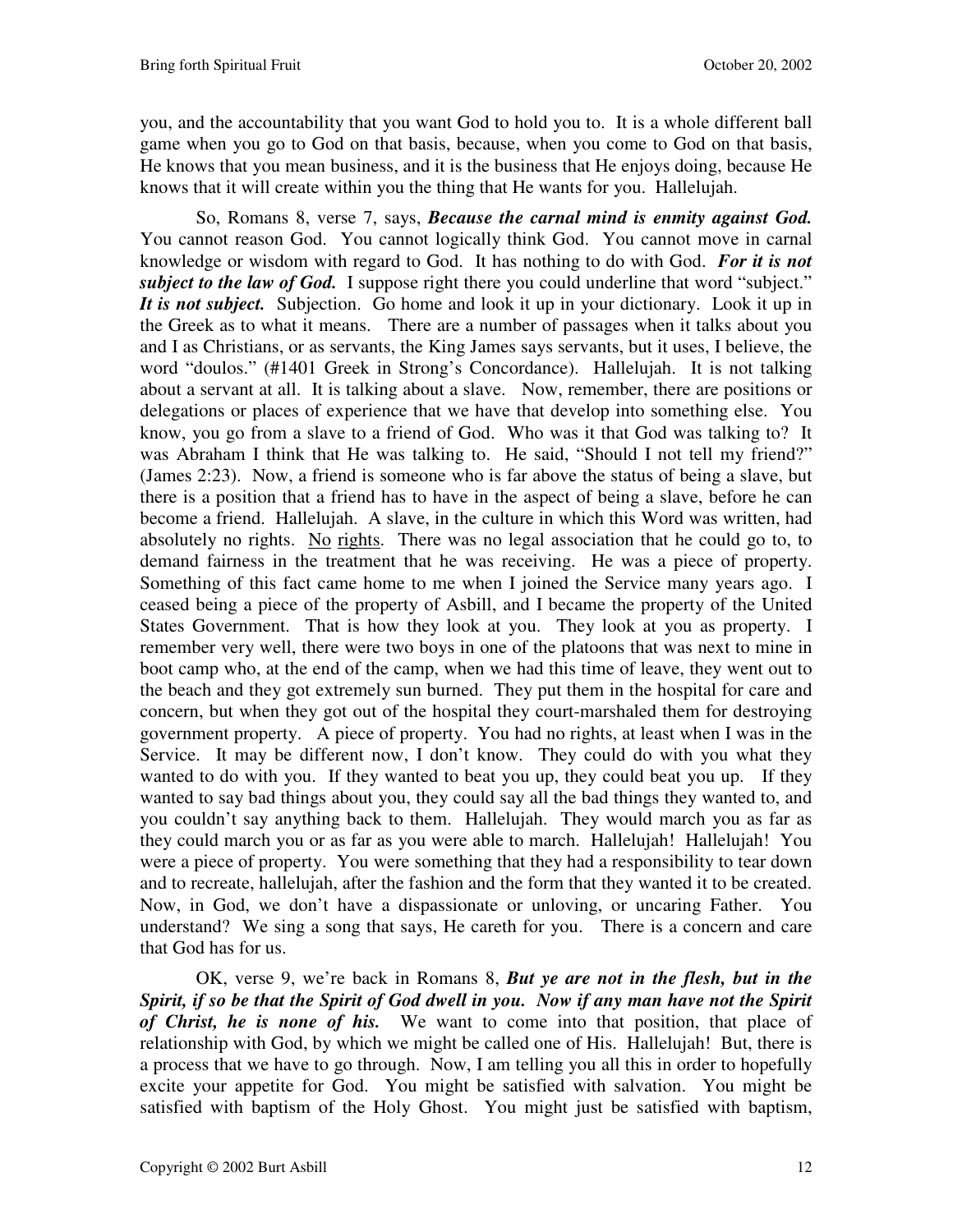salvation, and all of the things and having the Word of God, hallelujah, as a means to know about God. There is a difference in having the Word about God and having the Word of God in you. Hallelujah! Hallelujah. There is a little marquee on a church that we passed and it said, "No God, No Peace." Then, down below it it said, "Know God, Know Peace." Then I thought, "No, that is not right. It's 'Know God, Have Peace'." Because if you *know* God the way that God wants you to know Him, then there is something of God that is inside of you that begins to bring forth the peace that is in Him. It's the same as Jesus Christ that was in the boat. We are like the disciples in the boat. We get into certain situations, the waves start rolling and the boat begins to fill with water and it looks like we are going to be inundated, brought down to the bottom, and it says that the Lord was asleep in the boat (Matthew 8:23-27, Mark 4:35-41, Luke 8:22- 25). The Lord was asleep in the boat. I wonder why they waited that long? Or maybe they thought they could just do it themselves. "I can just do it myself!" Come on, hallelujah. There is a position a place that God wants us to be in.

Now, I want to go back into Ephesians the 4th chapter. We started out by reading those verses down there, 16, 17 and 18. Then we went up to verse 12. Now, I want to go back up farther to verse 7. It says, *But unto every one of us is given grace…* Now, I don't know how you view grace, whether you view it as an abstract thing, like unmerited favor, or what, but I see it as something more personified than that. I see it as an entity. I see it as a personality that walks besides you, that has your interest in mind. I see it as a friend, if I might use that word, who has an interest in what happens to you, and what your response is in the midst of the happening. I see grace in that way. It says, *every one of us is given grace according to the measure of the gift of Christ.* Everyone of us, there is something of God that is deposited within the soul of every believer that has within it the capability of moving within the framework of your personal, individual environment to infect or affect your personal outlying environment. Hallelujah! Are you following what I am saying?

*7 But unto every one of us is given grace according to the measure of the gift of Christ.* Now, there is something very peculiar about that word "measure." It is a stretchable word. In the Greek it is a stretchable word. It means, "something that is capable of expanding when it is exercised." It's not that you are given something like a measure that is in this bottle and that is all you get. But, it is a measure that, if I work the bottle, the bottle will begin to expand to hold the capacity of water that I am wanting to put in it. The more water that I put in it, the bigger the bottle gets. That's what this word means. Therefore, it is necessary for God to put us into certain situations by which we begin to exercise the gift of grace, the entity of grace, the personality of grace. To exercise it, that it might do what? That it might expand. Hallelujah! Now, this thought is carried out in the subsequent scriptures when it says that every person needs to grow. What does it say*? …Maketh increase of the body unto the edification of itself in love* (Ephesians 4:16).

Turn with me back to chapter 1 of Ephesians. Verse 17, *That the God of our Lord Jesus Christ, the Father of glory, may give unto you the spirit of wisdom and revelation in the knowledge of him.* You and I need a personal revelation of the knowledge of who? Hallelujah. Hallelujah. *18 The eyes of your understanding being enlightened...* "Being" is, what is it they call it, a present tense verb? "Being" is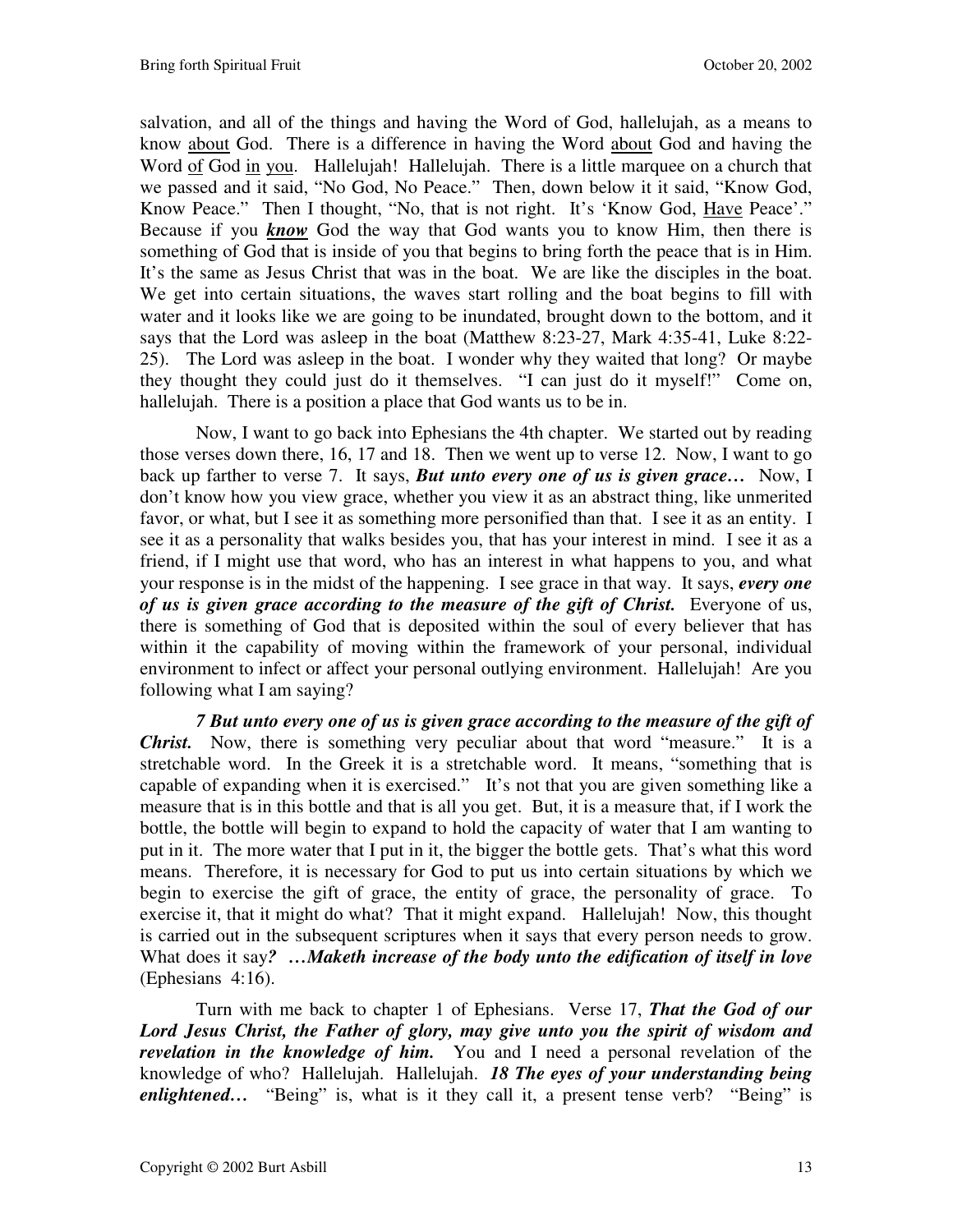something that I am receiving at that moment and will receive as I continue to receive. It is something that is going on at the point of time*. The eyes of your understanding being enlightened; that ye may know what is the hope*, of whose calling? *His calling.* Hallelujah. *And what the riches of* whose inheritance? *His inheritance.* We're not His oriented. We are Me oriented. Or we are We oriented. But, the whole basis, the whole process, is on the basis of what it is that God has spoken to Him.

Now, let me go over here, hallelujah, I am trying to condense this, I really am. Let's go over here to Hebrews the 1st chapter. Hallelujah. He's talking about, in some aspect or some degree, the position of the place of inheritance that was given to Christ. Now, he sums it up down here in verse number 12. *12 And as a vesture shalt thou fold them up, and they shall be changed:* Now, he is talking about the natural versus the spiritual, because he says in verse 10, *And, Thou, Lord, in the beginning hast laid the foundation of the earth; and the heavens are the works of thine hands: 11 They shall perish; but thou remainest; and they shall wax old as doth a garment; 12 And as a vesture shalt thou fold them up, and they shall be changed:* Hallelujah, *they shall be changed.* We're talking about the whole process of humanity and the position or place of change that God wants to create within us! *12 And as a vesture thou shalt fold them up, and they shall be changed: but thou art the same, and thy years shall not fail. 13 But to which of the angels said he at any time, Sit on my right hand, until I make thine enemies thy footstool? 14 Are they not all ministering spirits,* (the angels) *sent forth to minister for them who shall be heirs of salvation?* What salvation? The salvation that it's speaking of, or the promise or the Word that was given to God, that God gave to God! Hallelujah! Hallelujah! I like the expression there where he said, *until I make thine enemies thy footstool*. I like that expression. It is in relationship to the word of prophecy that God prophesied to the woman or to humanity, if I might use that term, hallelujah, in the very beginning, when Satan deceived her and brought her into degradation. Genesis 3:15, *And I will put enmity between thee and the woman, and between thy seed and her seed; and it shall bruise thy head...*(the woman's seed)…*shall bruise thy head, and thou shalt bruise his heel.* He is talking about the putting of humanity and Satan under the foot, the foot of Jesus Christ.

Now, I personally believe that we are the Foot ministry. I personally believe that we are the Foot ministry, and your personal, private set of circumstances is a piece of the heel to bruise the head of the servant that is vexing you in that set of circumstances. Some aspect, some position, or place of preeminence that it has had over your flesh, you are able to begin to move in a particular manner that it will bring it into a place to fulfill the Word that was given to the church. Hallelujah. Hallelujah!

One last scripture here, with regard to that thought, and that is in Revelation. Hallelujah. He starts us in Genesis with the thought of bruising the head, or the Foot ministry, working to bruise the head of Satan, and then tells us the finish of the story in Revelation. When John was on the Island of Patmos, in the first chapter of the book of Revelation, when he turned to see who it was that was speaking, he saw God. Hallelujah! He saw God in His completeness. And it's particular. He said, verse 14, *His head and his hairs were white like wool, as white as snow; and his eyes were as a flame of fire; 15 And his feet were like unto* what? *Fine brass, as if* what? *They burned in a furnace; and his voice as the sound of many waters.*